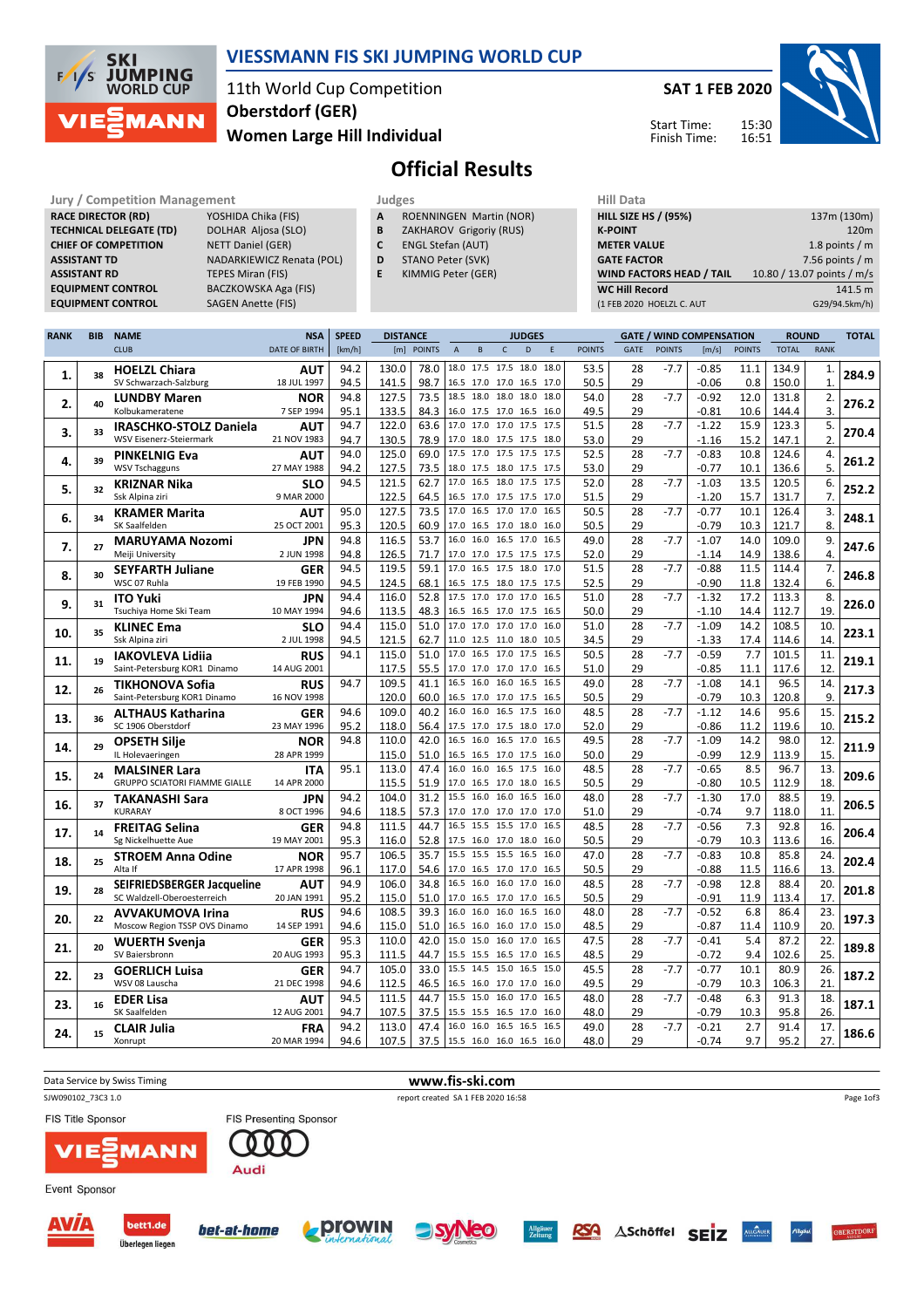

## VIESSMANN FIS SKI JUMPING WORLD CUP

11th World Cup Competition Women Large Hill Individual Oberstdorf (GER)

SAT 1 FEB 2020

Start Time: Finish Time:



Official Results

| <b>RANK</b> | <b>BIB</b> | <b>NAME</b>                         | <b>NSA</b>           | <b>SPEED</b> | <b>DISTANCE</b> |            |                          |                     |           | <b>JUDGES</b> |                          |               |             | <b>GATE / WIND COMPENSATION</b> |         |               | <b>ROUND</b> |             | <b>TOTAL</b> |
|-------------|------------|-------------------------------------|----------------------|--------------|-----------------|------------|--------------------------|---------------------|-----------|---------------|--------------------------|---------------|-------------|---------------------------------|---------|---------------|--------------|-------------|--------------|
|             |            | <b>CLUB</b>                         | <b>DATE OF BIRTH</b> | [km/h]       |                 | [m] POINTS |                          |                     |           | D.            |                          | <b>POINTS</b> | <b>GATE</b> | <b>POINTS</b>                   | [m/s]   | <b>POINTS</b> | <b>TOTAL</b> | <b>RANK</b> |              |
| 25.         |            | <b>RAJDA Kinga</b>                  | POL                  | 94.0         | 104.0           | 31.2       |                          |                     |           |               | 16.0 15.5 16.0 16.5 16.0 | 48.0          | 28          | $-7.7$                          | $-0.58$ | 7.6           | 79.1         | 28.         | 184.9        |
|             |            | Ss-R Lzs sokol szczyrk              | 22 DEC 2000          | 94.3         | 113.5           | 48.3       |                          |                     |           |               | 16.0 16.0 17.0 17.0 16.5 | 49.5          | 29          |                                 | $-0.61$ | 8.0           | 105.8        | 22.         |              |
| 26.         |            | <b>HARALAMBIE Daniela</b>           | <b>ROU</b>           | 93.4         | 100.0           | 24.0       |                          | 15.0 15.0 15.5 16.0 |           |               | 16.0                     | 46.5          | 26          |                                 | $-0.63$ | 8.2           | 78.7         | 30.         | 184.3        |
|             |            | CS Dinamo Bucuresti-Centrul Sportiv | 14 AUG 1997          | 94.5         | 113.5           | 48.3       | 16.0 15.5 17.0 17.0 16.5 |                     |           |               |                          | 49.5          | 29          |                                 | $-0.60$ | 7.8           | 105.6        | 23.         |              |
| 27.         | 21         | <b>SETO Yuka</b>                    | <b>JPN</b>           | 94.7         | 105.0           | 33.0       | 14.5 15.5 15.5 16.0      |                     |           |               | 16.0                     | 47.0          | 28          | $-7.7$                          | $-0.66$ | 8.6           | 80.9         | 26.         | 184.1        |
|             |            | Hokkaido High-Tech Athlete Club     | 22 FEB 1997          | 94.8         | 111.0           | 43.8       | 16.5 16.5 17.0 17.0 16.5 |                     |           |               |                          | 50.0          | 29          |                                 | $-0.72$ | 9.4           | 103.2        | 24.         |              |
| 28.         |            | ROGELJ Spela                        | <b>SLO</b>           | 94.6         | 108.5           | 39.3       | 16.5 16.0 16.0 17.0      |                     |           |               | 16.5                     | 49.0          | 28          | $-7.7$                          | $-0.58$ | 7.6           | 88.2         | 21.         | 177.8        |
|             |            | SSK Ilirija                         | 8 NOV 1994           | 94.6         | 100.0           | 24.0       | 15.5 16.0 16.0 16.5 16.0 |                     |           |               |                          | 48.0          | 29          |                                 | $-1.35$ | 17.6          | 89.6         | 28.         |              |
| 29.         |            | VOROS Virag                         | <b>HUN</b>           | 93.6         | 100.0           | 24.0       | 15.5 15.0 15.0 15.5 15.5 |                     |           |               |                          | 46.0          | 26          |                                 | $-0.69$ | 9.0           | 79.0         | 29.         | 165.4        |
|             |            | Koszegi SE                          | 12 JUL 1999          | 94.6         | 105.5           | 33.9       | 15.5 15.0 15.5 16.5 15.5 |                     |           |               |                          | 46.5          | 29          |                                 | $-0.46$ | 6.0           | 86.4         | 29.         |              |
| 30.         |            | <b>MAKHINIA Irma</b>                | <b>RUS</b>           | 93.1         | 103.5           | 30.3       | 14.0                     | 14.5                | 14.5 14.5 |               | 15.5                     | 43.5          | 26          |                                 | $-0.55$ | 7.2           | 81.0         | 25.         | 161.7        |
|             |            | Gbu Csp sochi                       | 6 SEP 2002           | 94.2         | 99.5            | 23.1       |                          |                     |           |               | 15.5 16.0 15.5 16.0 16.0 | 47.5          | 29          |                                 | $-0.77$ | 10.1          | 80.7         | 30.         |              |

|          | not qualified for final round |                                                                  |                           |      |      |        |                          |  |  |  |      |    |        |         |        |      |     |      |
|----------|-------------------------------|------------------------------------------------------------------|---------------------------|------|------|--------|--------------------------|--|--|--|------|----|--------|---------|--------|------|-----|------|
| 31.      |                               | <b>SHPYNEVA Anna</b><br>Saint-Petersburg Sdusshor                | <b>RUS</b><br>3 JAN 2002  | 92.9 | 95.5 | 15.9   | 14.0 15.0 14.0 16.0 14.5 |  |  |  | 43.5 | 26 |        | $-1.05$ | 13.7   | 73.1 | 31. | 73.1 |
| 32.      |                               | <b>TWARDOSZ Anna</b><br>PKS Olimpijczyk Gilowice                 | <b>POL</b><br>12 APR 2001 | 94.1 | 97.0 | 18.6   | 15.5 15.5 15.0 16.0 15.5 |  |  |  | 46.5 | 26 |        | $-0.48$ | 6.3    | 71.4 | 32. | 71.4 |
| 33.      |                               | <b>RUNGGALDIER Elena</b><br><b>GRUPPO SCIATORI FIAMME GIALLE</b> | <b>ITA</b><br>10 JUL 1990 | 93.9 | 95.5 | 15.9   | 15.5 15.0 15.5 16.0 16.0 |  |  |  | 47.0 | 26 |        | $-0.62$ | 8.1    | 71.0 | 33. | 71.0 |
| 34.      | 11                            | <b>KOMAR Katra</b><br>Ssk Bohinj                                 | <b>SLO</b><br>16 MAY 2001 | 93.4 | 94.0 | 13.2   | 15.5 15.0 15.5 16.0 15.5 |  |  |  | 46.5 | 26 |        | $-0.38$ | 5.0    | 64.7 | 34. | 64.7 |
| 35.      |                               | <b>HESSLER Pauline</b><br>WSV 08 Lauscha                         | <b>GER</b><br>13 SEP 1998 | 93.2 | 95.5 | 15.9   | 15.5 15.0 15.5 16.0 15.5 |  |  |  | 46.5 | 26 |        | 0.19    | $-2.1$ | 60.3 | 35. | 60.3 |
| 36.      |                               | <b>SZWAB Joanna</b><br>AZS Zakopane                              | <b>POL</b><br>17 FEB 1997 | 93.3 | 94.5 | 14.1   | 14.5 14.5 14.0 15.0 14.5 |  |  |  | 43.5 | 26 |        | $-0.16$ | 2.1    | 59.7 | 36. | 59.7 |
| 37.      |                               | <b>SDERZHIKOVA Valentina</b><br>Almaty Skiclub                   | <b>KAZ</b><br>30 JAN 2001 | 93.6 | 92.5 | 10.5   | 14.0 14.0 14.5 15.0 14.0 |  |  |  | 42.5 | 26 |        | $-0.40$ | 5.2    | 58.2 | 37. | 58.2 |
| 38.      | 10                            | LI Xueyao<br>Chinese Ski Association                             | <b>CHN</b><br>11 APR 1995 | 93.2 | 92.5 | 10.5   | 14.5 14.0 14.5 15.0 14.5 |  |  |  | 43.5 | 26 |        | $-0.23$ | 3.0    | 57.0 | 38. | 57.0 |
| 39.      | 18                            | <b>REISCH Agnes</b><br>Wsv Isny                                  | <b>GER</b><br>11 OCT 1999 | 95.1 | 85.5 | $-2.1$ | 13.5 13.5 13.5 13.0 13.5 |  |  |  | 40.5 | 28 | $-7.7$ | $-0.44$ | 5.7    | 36.4 | 39. | 36.4 |
| $ \cdot$ |                               | $\cdots$                                                         |                           |      |      |        |                          |  |  |  |      |    |        |         |        |      |     |      |

## Disqualified

1 KUEBLER Pia Lilian GER SCE 4

SCE 4 : SUIT